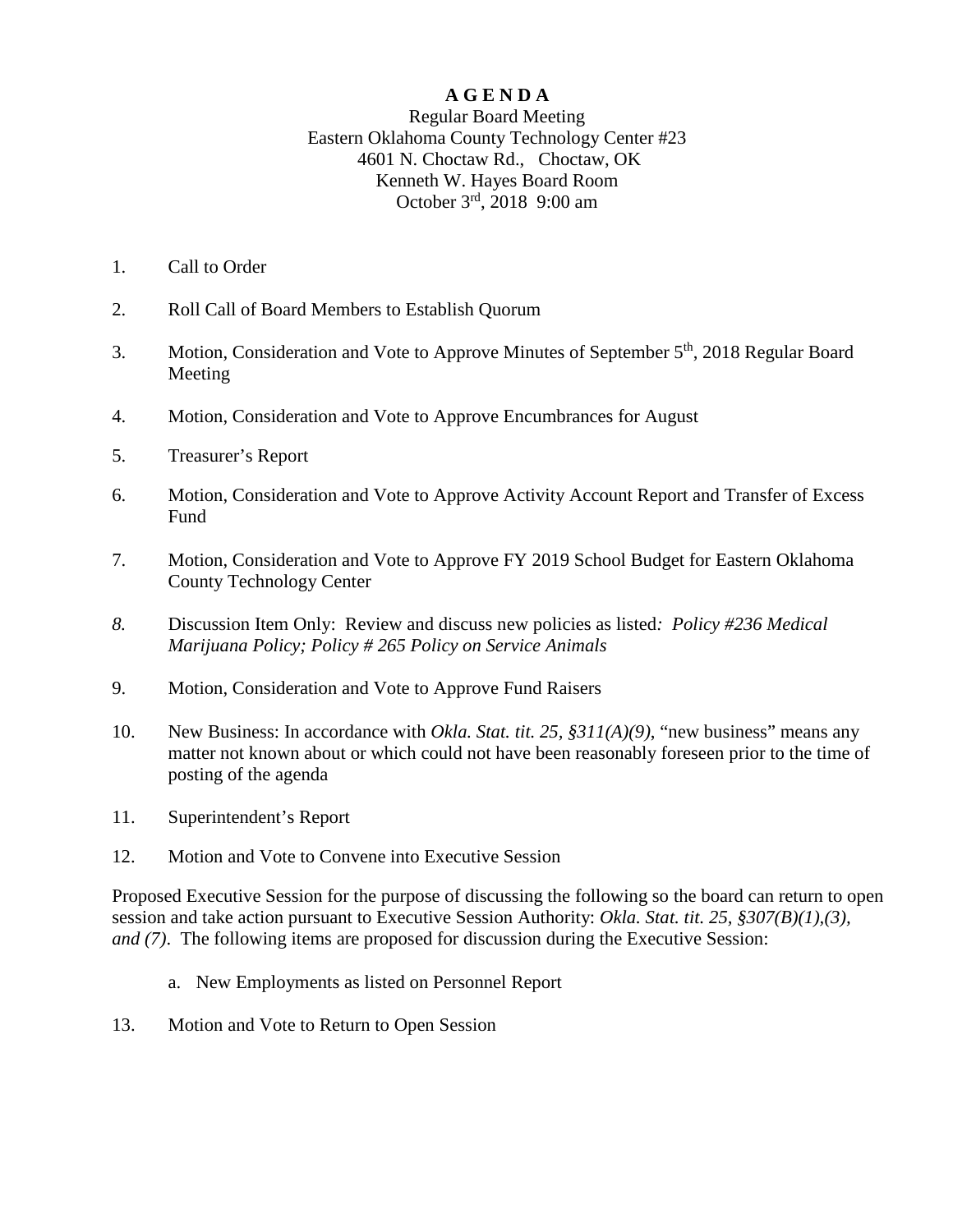Agenda October 3rd, 2018 Page 2

- 14. Board President's Statement of Executive Session Minutes
- 15. Motion, Consideration and Vote to Approve or Disapprove the following:
	- a. New Employments as listed on Personnel Report
- 16. Board Comments
- 17. Motion, Consideration and Vote for Approval to Adjourn

| Posted By:    |  |
|---------------|--|
| Date Posted:  |  |
| Time Posted:  |  |
| Place Posted: |  |
| Signed:       |  |

The next meeting of the Board is:

 **November 7th, 2018 9:00 a.m. Kenneth W. Hayes Board Room**